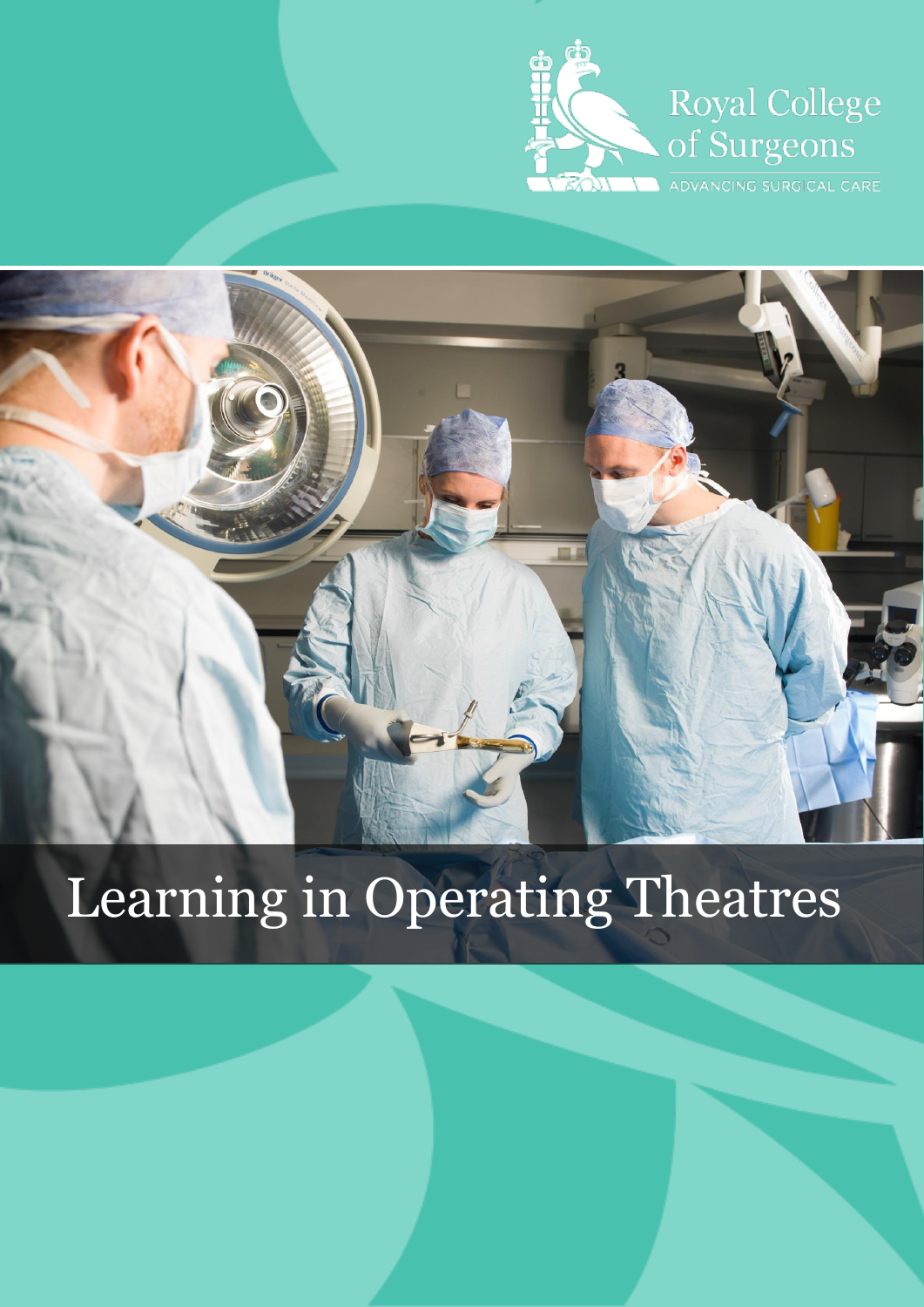## Learning in Operating Theatres

#### Who is this guidance for?

- Staff who work in theatres, so they can support new staff and students. We often forget what it is like for learners who are new to such a complex area. We want to make sure the students and new staff learn well and efficiently. They should feel comfortable and welcomed as part of the team
- New staff in all disciplines
- Students in all disciplines. This guidance may explain some details so you feel more prepared and can make use of your time to learn
- Work experience students

#### Purpose of this guidance

- To help ensure people have the best opportunity to learn (people do not learn just by watching), and to help make sure people don't learn the wrong things.
- We are often too busy to explain the basics or forget what is of interest to a person new to our area. This guide will highlight where to focus.
- To explain simply how teams work. Having a good functioning team is an important part of ensuring patient safety.
- To help students and new staff to look at the operating theatre as part of the patient's pathway.
- To encourage surgeons and staff to be and appear more welcoming to students and new staff.
- The operating theatre is potentially an amazing place to learn.
- For more information on these topics, please see [www.rcseng.ac.uk](http://www.rcseng.ac.uk/) for publications:
	- Avoiding unconscious bias a guide for surgeons (2016)
	- [The high performing surgical team: a guide to best practice](https://www.rcseng.ac.uk/publications/docs/the-high-performing-surgical-team-a-guide-to-best-practice) (2014)
	- Mentoring: a guide to good practice (2015)

#### Essential information for students, new staff and visitors

Operating theatres are a very important part of a hospital. Some operations need a large amount of equipment and a large number of trained staff. Each operating theatre specialises in a particular surgical specialty. You are very welcome learn about how theatres work and how patients are cared for within the theatre complex. Think about the patient and the process: How is safety maintained? How does this operation fit into the patient's life?

#### Beforehand

- Most Trusts have a minimum age of 17 for anyone (except patients) in the operating department.
- Work experience students need to complete the application process and forms from the Human Resources department before starting.
- Remember that you should respect each patient's right to confidentiality and dignity.
- Some people feel faint when they watch an operation remember to have breakfast
- Bring any snacks for during the shift it is difficult to leave the theatre suite during the shift
- No wrist watches or dangly earrings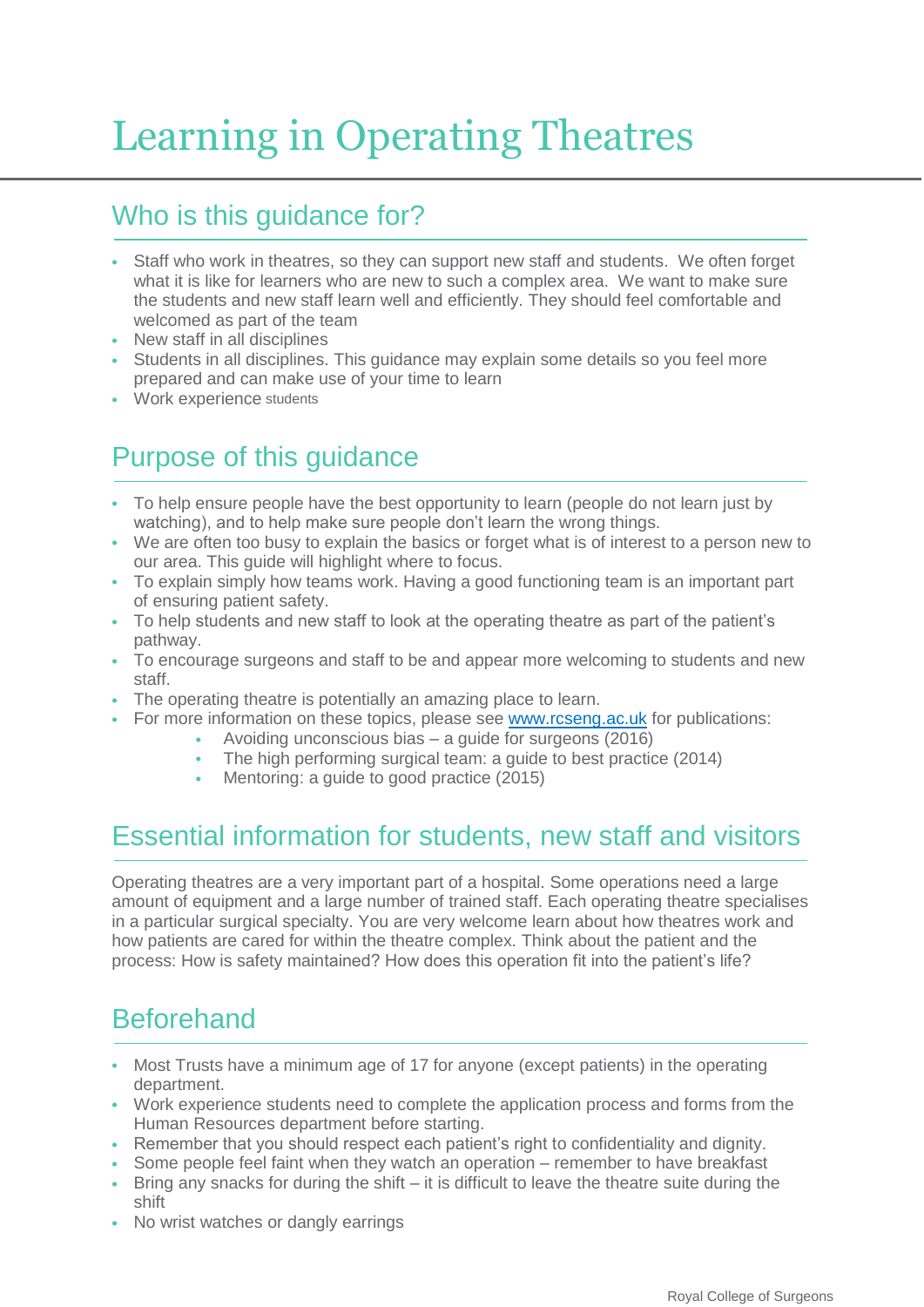- Don't bring valuables in
- You might want to bring in a notebook to write down questions you want to ask
- Visitors/students may want to bring in a book/magazine. Some operations go on for a very long time, and you can take a break without missing much.
- If you are also going to wards or clinics, you should dress according to the Trust Uniform policy, including "bare below the elbows"

## On arrival

- Visitors should sign in with the theatre reception. You will be shown where to change:
	- Top and theatre bottoms (different sizes are sometimes available)
		- Keep your underwear on. (Socks too, if you want.)
		- Theatre cap (to cover all hair)
		- Theatre shoes
		- Please wash your hands before starting, and between patients
- Name badge / identification badge should be worn at all times
- Keep any valuables with you, or ask if there is a locker
- Most people leave their snacks in the kitchen area of the theatre suite
- **Remember** you can go back to the changing room and toilets at any time.

#### During your time in the operating theatre

- Staff will show you how to put on your mask, and remove it afterwards
- Do not do anything you have not been trained to do
- You can leave at any time
- You can go to the toilet / changing room
- You can go to the coffee room (please wash up your cup afterwards)
- If you feel sick or faint: tell someone and sit down; you may need to leave the theatre.
- Many staff (not just your supervisor) will be happy to answer your questions most of the time. Be sensitive that some times of the operation/anaesthetic get a bit tense

#### If you are invited to scrub:

- Try to meet the patient first. Aim to follow them up, in recovery and back on the ward.
- Practice scrubbing and gowning in advance, before you have to do it for real
- If given instruments to pull, pull with exactly the tension you are given
- Say if you are going to move.
- Keep a logbook if training (you should not keep confidential information unless registered)

## **Organisation**

It makes best use of the skilled team to put similar operations together. The list of patients to be operated on, with all their details, is called an "operating list". There are many considerations planning a list – you may want to think about these: Where should specialist equipment go? Are Xrays needed during the operation? How does the team cope with coordinating operations that take longer or shorter than planned or where unpredicted things happen? Trained staff in theatres include nurses, doctors and Operating Department Practitioners (ODPs) who are registered with the Health Care and Professions Council (HCPC).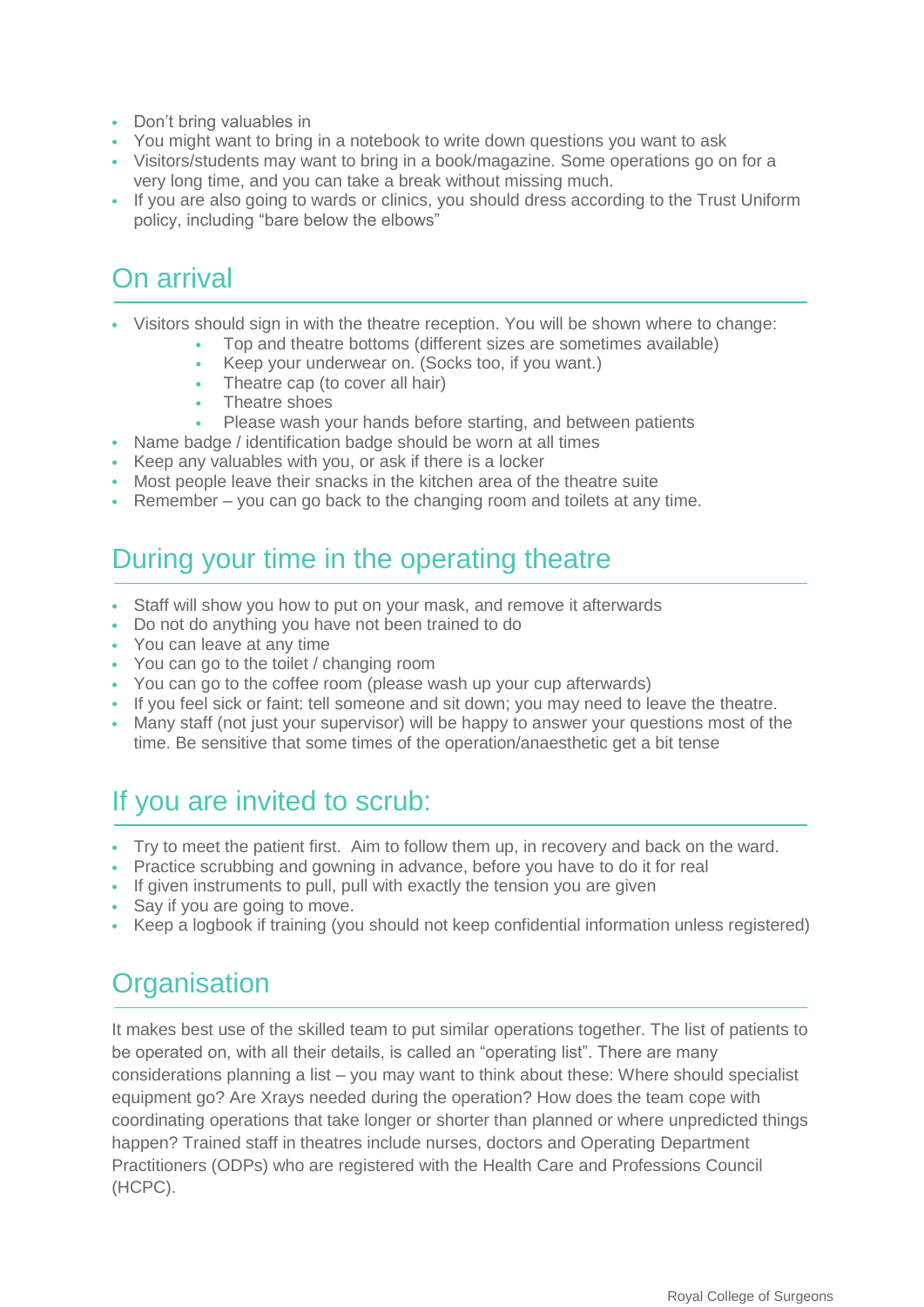#### What is an anaesthetic?

Anaesthesia is a whole specialty in medicine, which looks after patients' physiology (bodily functions) while they are unable to look after themselves. Sometimes different medications are used to reduce pain or reduce consciousness (awareness). An Anaesthetist is a doctor who has had extra specialist training in anaesthesia. Most anaesthetics are administered in a separate room – the "anaesthetic room", and the patient is wheeled into the adjacent operating theatre after this. There are several types of anaesthetic:

#### **G.A. = General Anaesthetic**

The patient is unconscious. The patient is put into a medically induced coma, which is reversed at the end of the operation.

- **Regional anaesthetic** Only a part of the patient is affected. The Anaesthetist puts injections around the nerves that supply one part of the body. An Epidural is when a needle is put in the back, to numb the lower half of the body. It may be used when a woman is having a Caesarean Section for delivery of her baby.
- **L.A. = Local Anaesthetic** Injections are put around the part to be operated on to make that area go numb. The patient stays awake

| <b>Typical stages</b> | <b>Explanation</b>                                                                                                                        |  |  |  |
|-----------------------|-------------------------------------------------------------------------------------------------------------------------------------------|--|--|--|
| Positioning           | Of the patient, exposing the operation site and protecting other parts                                                                    |  |  |  |
| Tourniquet            | If an arm or leg is being operated on, this squeezes out some blood                                                                       |  |  |  |
| Prepping of patient   | Painting the operation site with antiseptic solution                                                                                      |  |  |  |
| Draping of patient    | Covering the whole patient with sterile towels, leaving only the<br>operation site exposed.                                               |  |  |  |
| Incision              | Cutting the skin                                                                                                                          |  |  |  |
| Approach              | Moving through the layers of muscle, avoiding nerves and blood                                                                            |  |  |  |
|                       | vessels                                                                                                                                   |  |  |  |
| Findings              | Locating the abnormality, and checking it is as the tests before<br>suggested.                                                            |  |  |  |
| Procedure             | Taking something out or rearranging the anatomy, testing it will work,<br>fixing everything, etc. This is the main part of the operation. |  |  |  |
| <b>Drains</b>         | Putting in temporary plastic tubes to drain away any excess fluid/blood.                                                                  |  |  |  |
| Closure               | Using stitches or staples to close the layers of muscle, fat and skin.                                                                    |  |  |  |
| <b>Splints</b>        | Sometimes if the surgery is a little delicate, it has to be protected until                                                               |  |  |  |
|                       | the patient is strong again. (Eg after repairing a tendon.)                                                                               |  |  |  |

#### Stages of an operation

### **Adjuncts**

You might see some things being used:

- **Endoscopic surgery** Many operations can be done using telescopes. The telescope is put into a space (eg knee joint or abdomen) and another "portal" is put in, so the surgeon can move instruments around.
- **Diathermy** This is an electric current that seals off the ends of blood vessels, to stop bleeding. It makes a "buzzing" sound when in use.
- **Suction** This is a plastic tube to suck fluid or blood out of the operation site, so the surgeon can see all the structures.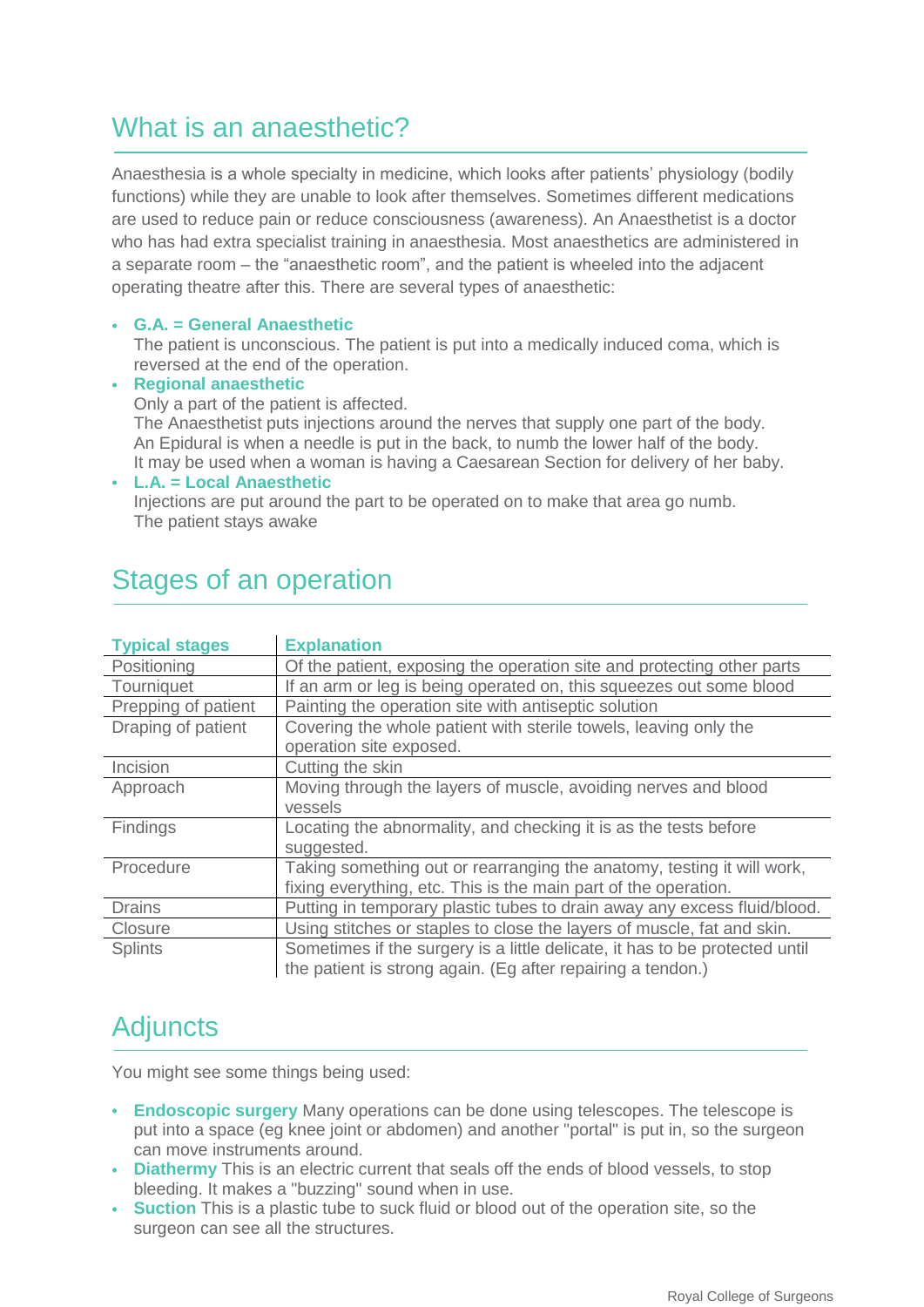- **Xray** Some operations use Xrays, to check positions of bones or implants
- **Magnification** Some surgeons operate using microscopes (eg for eye surgery)

### The patient's journey

Here is a typical "patient journey" for elective or planned surgery:

- G.P. referral: the patient's General Practitioner decides that the patient has a condition that may require surgery and refers the patient to the hospital (usually a few days or weeks later).
- Outpatient clinic: the patient comes to the clinic where s/he sees a Consultant Surgeon, or another doctor or nurse in the team. The "history" is taken, the problem part examined and some test may be requested. If the decision is made that an operation might help, the risks and benefits are discussed with the patient, and the doctor fills out a "waiting list card" and signs a "consent form" with the patient.
- Pre-Assessment clinic: the patient attends a clinic to see a doctor or nurse, to check whether they are fit for surgery and for an anaesthetic, and whether they need any special care or medication to help them (eg if they have heart problems).
- The Admissions department contact the patient to confirm a date for the surgery.
- The patient attends on the morning of surgery, usually having had no food for 6 hours and no drink for 2 hours. (This is to avoid the risk of damage to the lungs from stomach contents while they are being put to sleep.)
- The nurses on the ward or the Admission Lounge check everything is OK
- The surgeon checks the patient on the morning of surgery, and puts an arrow on the part to be operated on, and countersigns the consent form.
- The anaesthetist assesses the patient on the morning of surgery.
- When it is this patient's turn, the theatre staff "send for" the patient, asking a porter to collect the patient.
- The patient is taken to the operating theatre suite, often into the Anaesthetic room. There is a checklist, to make sure the right patient is ready for the right operation.
- The Anaesthetist administers the anaesthetic and stays monitoring the patient throughout the operation. S/he works with an Anaesthetic-trained nurse/O.D.P.
- The patient is moved into the operating theatre.
- Everyone helps position the patient so that the part to be operated on is accessible.
- The surgeon "scrubs" his/her hands, and puts on a green or blue sterile gown and gloves. The surgeon may not touch anything that is not sterile.
- (The "scrub person", a nurse or O.D.P., has already checked all the kit, and "scrubbed, gowned and gloved".)
- The surgeon and scrub person "prep" the patient, painting the skin of the area with a antiseptic solution. (This is often brown or pink.)
- The surgeon and scrub person "drape" the patient, so that s/he is covered with sterile towels, with only the "prepped" area exposed.
- The surgeon does the operation.
- Everyone helps make sure the patient is put back on their bed and is comfortable. The Anaesthetist makes sure that the patient is recovering from the anaesthetic.
- The patient is wheeled into the Recovery room where one nurse or O.D.P. will stay with him/her until s/he is fully awake.
- The team "send for" the next patient.
- Everyone washes their hands between patients.
- The surgeon writes the operation note, saying everything that happened, and listing instructions for "post-op" monitoring, and when the patient can go home, and a plan for when the patient will be reviewed again in clinic.
- When the patient is fully awake and stable a nurse or O.D.P. escorts him/her to the ward.

Some patients have emergency operations. These patients are referred either from their G.P. or via Accident and Emergency. They are assessed by the surgical team, and if a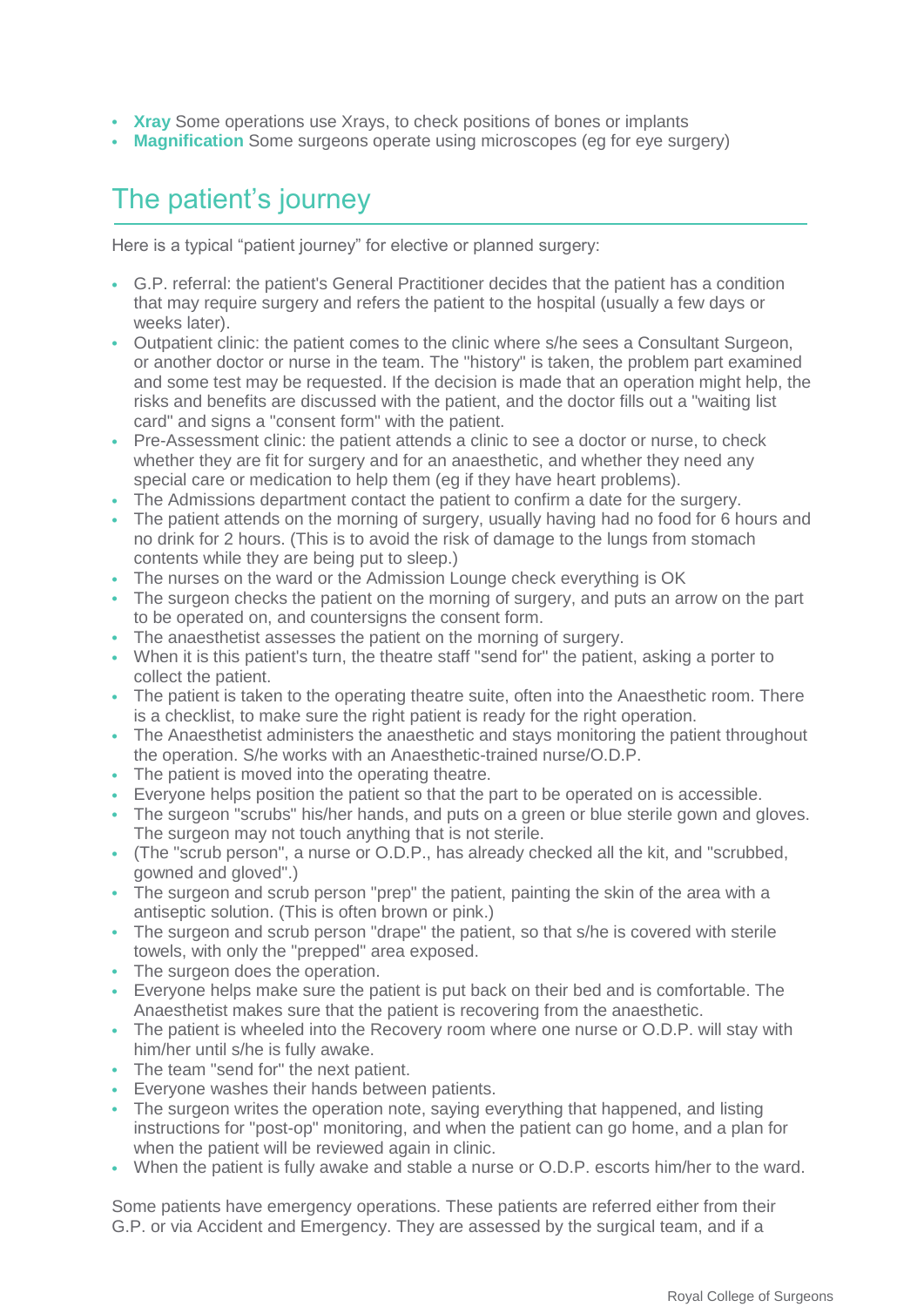decision is taken that surgery is needed, their name is added to an operating list. Some lists are kept empty for emergency admissions. We try to avoid operating at night, unless the operation is life-saving or limb-saving. The patient may have tests and be prepared overnight for a "Trauma list" or "CEPOD list" the next day.

#### Why isn't the surgeon called "Dr"?

Surgeons in the UK are often called "Mr.", "Mrs.", "Miss" or "Ms". Doctors doing specialist training in surgery usually drop the title "Dr." when they pass their initial surgical exams and gain "MRCS" (Membership of the Royal College of Surgeons). Until the mid-19th century, surgeons were trained by apprenticeship and a diploma. Surgery changed so that only those with a medical degree could do the training. Reverting to "Mr.", "Mrs.", etc. remained something that surgeons did.

The exams have changed slightly, so that surgeons now are granted "MRCS" (Membership) when they are committed to surgical training and then "FRCS" (Fellowship) when they have completed surgical training in their specialty.

#### The regulations from the General Medical Council

The governing body gives doctors this advice: *"[Supervisor] should seek the patient's express consent to a student observing their care. [Supervisor] should make sure that the student understands the importance of respecting confidentiality and that their school or college takes seriously its responsibilities for its students' conduct".*

**Fig 1:** Doctors (surgeons and anaesthetists) you may see in the operating theatre: Simplified diagram of training system

| <b>On-Call</b>                                       | <b>Hurdles</b> | Old system                            | <b>New system</b>                  | <b>Other doctors not</b><br>in training |
|------------------------------------------------------|----------------|---------------------------------------|------------------------------------|-----------------------------------------|
|                                                      | Exams          | Medical School                        | Medical School                     |                                         |
|                                                      |                | HO (house officer)                    | FY1 (foundation year 1)            |                                         |
| "SHO" Rota                                           |                | <b>SHO</b> (senior house)<br>officer) | FY2 (foundation year 2)            | "Trust SHOs"                            |
|                                                      | Selection      | <b>SHO</b> (senior house)<br>officer) | CT1 or ST1 (core trainee)          |                                         |
|                                                      | Exams          | SHO (senior house<br>officer)         | CT <sub>2</sub> or ST <sub>2</sub> |                                         |
| "Registrar"<br>Rota, on-<br>call in own<br>specialty | Selection      | Registrar / Specialist<br>Registrar   | ST3 (specialty trainee)            | $SAS$ doctors $=$                       |
|                                                      |                | Registrar / SpR                       | ST <sub>4</sub>                    | <b>Specialty Doctor</b>                 |
|                                                      |                | Registrar / SpR                       | ST <sub>5</sub>                    | <b>Staff Grade Doctors</b>              |
|                                                      | Exams          | Senior Registrar                      | ST <sub>6</sub>                    | Associate specialists                   |
|                                                      | Selection      | Consultant                            | Consultant                         |                                         |

This information may be useful for medical students to keep. The "old" terms are still in use! (Doctors training to become General Practitioners [GPs] leave hospital training at ST3.)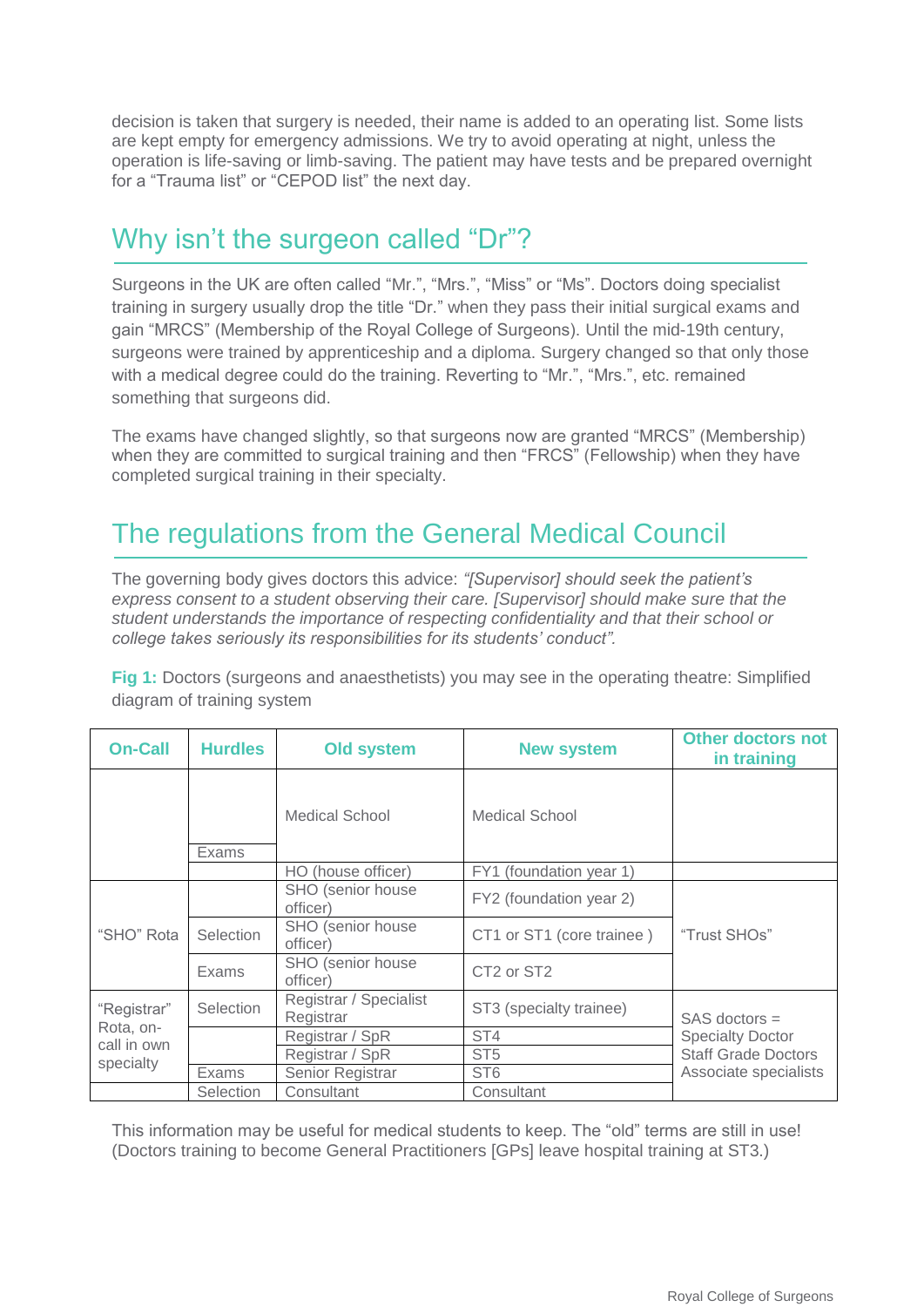### Important information

Please remember that this leaflet is intended as general information only. It is not definitive. We aim to make the information as up to date and accurate as possible, but please be warned that it is always subject to change. Please, therefore, always check specific advice or any concerns you may have with your supervisor.

After reading this information are there any questions you would like to ask? Please ask your supervisor.

#### **Further reading**

**[www.rcseng.ac.uk](http://www.rcseng.ac.uk/) Royal College of Surgeons Students and Foundation doctors may join the Affiliates scheme [www.rcoa.ac.uk](http://www.rcoa.ac.uk/) Royal College of Anaesthetists [www.npsa.nhs.uk](http://www.npsa.nhs.uk/) National Patient Safety Association [www.ncepod.org.uk](http://www.ncepod.org.uk/) National Confidential Enquiry into Patient Outcome and Death [www.gmc-uk.org](http://www.gmc-uk.org/) General Medical Council Author: Mrs S McNally BSc MB BChir FRCS (Tr&Orth) MA MBA FAcadMEd Consultant Orthopaedic Surgeon and Council Member Royal College of Surgeons of England**